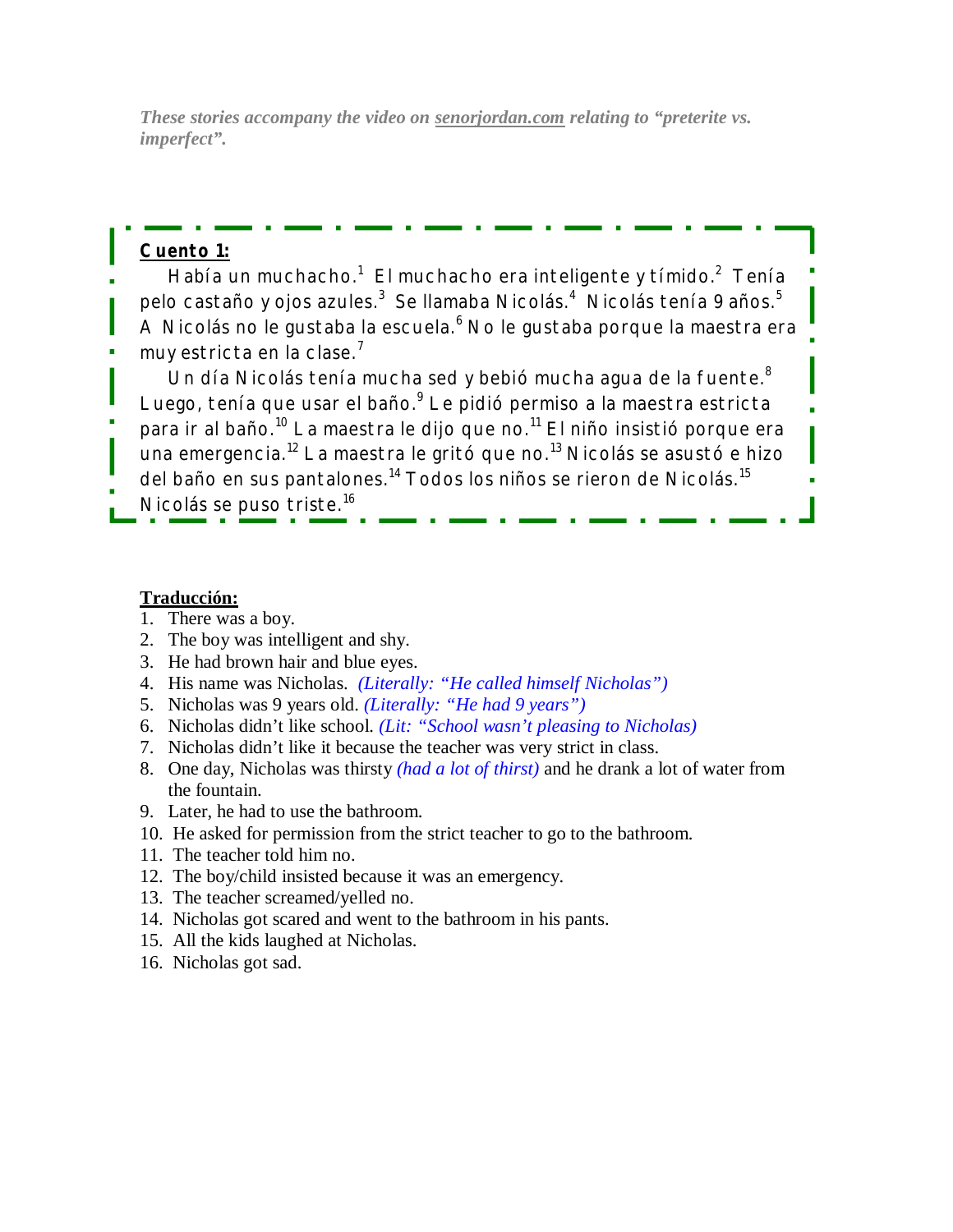| $1$ (Hubo / Había) una muchacha. La muchacha $2$ (se llamó / se llamaba)<br>Gloria. Gloria <sup>3</sup> (tuvo / tenía) un problema. <sup>4</sup> (Estuvo / Estaba) atrapada en<br>un ascensor. <sup>5</sup> (Estuvo / Estaba) muy nerviosa. <sup>6</sup> (Padeció / Padecía) de<br>claustrofobia.<br>Pero Gloria <sup>7</sup> (se acordó / se acordaba) que <sup>8</sup> (tuvo / tenía) su teléfono<br>celular. <sup>9</sup> (Sacó / Sacaba) su teléfono. <sup>10</sup> (Marcó / Marcaba) 9-1-1 en el<br>teléfono. <sup>11</sup> (Habló / Hablaba) con una persona amable y le <sup>12</sup> (dijo / decía)<br>que <sup>13</sup> (estuvo / estaba) atrapada en un ascensor. La persona le <sup>14</sup> (dijo /<br>decía) que los bomberos <sup>15</sup> (fueron / iban) a llegar a ayudarla. Los<br>bomberos <sup>16</sup> (Ilegaron / Ilegaban) y <sup>17</sup> (rescataron / rescataban) a Gloria. <sup>18</sup> (Se<br>sintió / Se sentía) aliviada.<br>Verbos: |                                                                                                  |
|---------------------------------------------------------------------------------------------------------------------------------------------------------------------------------------------------------------------------------------------------------------------------------------------------------------------------------------------------------------------------------------------------------------------------------------------------------------------------------------------------------------------------------------------------------------------------------------------------------------------------------------------------------------------------------------------------------------------------------------------------------------------------------------------------------------------------------------------------------------------------------------------------------------------------------------------------------------------|--------------------------------------------------------------------------------------------------|
|                                                                                                                                                                                                                                                                                                                                                                                                                                                                                                                                                                                                                                                                                                                                                                                                                                                                                                                                                                     |                                                                                                  |
| $hubo$ – there was<br>había --there was; there used to be                                                                                                                                                                                                                                                                                                                                                                                                                                                                                                                                                                                                                                                                                                                                                                                                                                                                                                           |                                                                                                  |
| se llamó – she called herself<br>se llamaba -she called herself; she was calling herself; she used to call herself                                                                                                                                                                                                                                                                                                                                                                                                                                                                                                                                                                                                                                                                                                                                                                                                                                                  |                                                                                                  |
| $tuvo - she had$<br>$t$ enía – she had; she was having; she used to have                                                                                                                                                                                                                                                                                                                                                                                                                                                                                                                                                                                                                                                                                                                                                                                                                                                                                            |                                                                                                  |
| $estuvo - she was$<br><b>estaba</b> – she was; she used to be                                                                                                                                                                                                                                                                                                                                                                                                                                                                                                                                                                                                                                                                                                                                                                                                                                                                                                       |                                                                                                  |
| <b>padeció</b> – she suffered<br>padecía -she suffered; she was suffering; she used to suffer                                                                                                                                                                                                                                                                                                                                                                                                                                                                                                                                                                                                                                                                                                                                                                                                                                                                       |                                                                                                  |
| se acordó – she remembered<br>se acordaba – she remembered; she was remembering; she used to remember                                                                                                                                                                                                                                                                                                                                                                                                                                                                                                                                                                                                                                                                                                                                                                                                                                                               |                                                                                                  |
| $sacó$ – she took out<br>sacaba - she took out; she was taking out; she used to take out                                                                                                                                                                                                                                                                                                                                                                                                                                                                                                                                                                                                                                                                                                                                                                                                                                                                            | Vocab:                                                                                           |
| $marc\acute{o}$ – she dialed<br><b>marcaba</b> – she diales; she was dialing; she used to dial                                                                                                                                                                                                                                                                                                                                                                                                                                                                                                                                                                                                                                                                                                                                                                                                                                                                      | una muchacha $-$ a girl<br>$un$ problema $-$ a problem<br>atrapada - trapped                     |
| $habló$ – she talked<br>$hablaba – she talked; she was talking; she used to talk$                                                                                                                                                                                                                                                                                                                                                                                                                                                                                                                                                                                                                                                                                                                                                                                                                                                                                   | un ascensor - elevator<br>claustrofobia - claustrophobia<br>su teléfono celular - her cell phone |
| <b>le dijo</b> – she said [to the person]<br>$decia$ – she said [to the person]; she was saying; she used to say                                                                                                                                                                                                                                                                                                                                                                                                                                                                                                                                                                                                                                                                                                                                                                                                                                                    | una persona $-$ a person<br>$amable - kind$                                                      |
| $fueron - they went$<br>$iban – they went; they were going; they used to go$                                                                                                                                                                                                                                                                                                                                                                                                                                                                                                                                                                                                                                                                                                                                                                                                                                                                                        | los bomberos - firefighters<br><b>llegar a ayudarla</b> – arrive to help her                     |
| <b>llegaron</b> – they arrived<br><b>Ilegaban</b> – they arrived; they were arriving; they used to arrive                                                                                                                                                                                                                                                                                                                                                                                                                                                                                                                                                                                                                                                                                                                                                                                                                                                           | aliviada - relieved                                                                              |
| <b>rescataron</b> – they rescued<br><b>rescataban</b> – they rescued; they were rescuing; they used to rescue                                                                                                                                                                                                                                                                                                                                                                                                                                                                                                                                                                                                                                                                                                                                                                                                                                                       |                                                                                                  |
| $se\ \sin\ t\ i\ 0$ – she felt                                                                                                                                                                                                                                                                                                                                                                                                                                                                                                                                                                                                                                                                                                                                                                                                                                                                                                                                      |                                                                                                  |

 **se sintió** – she felt; she was feeling; she used to feel